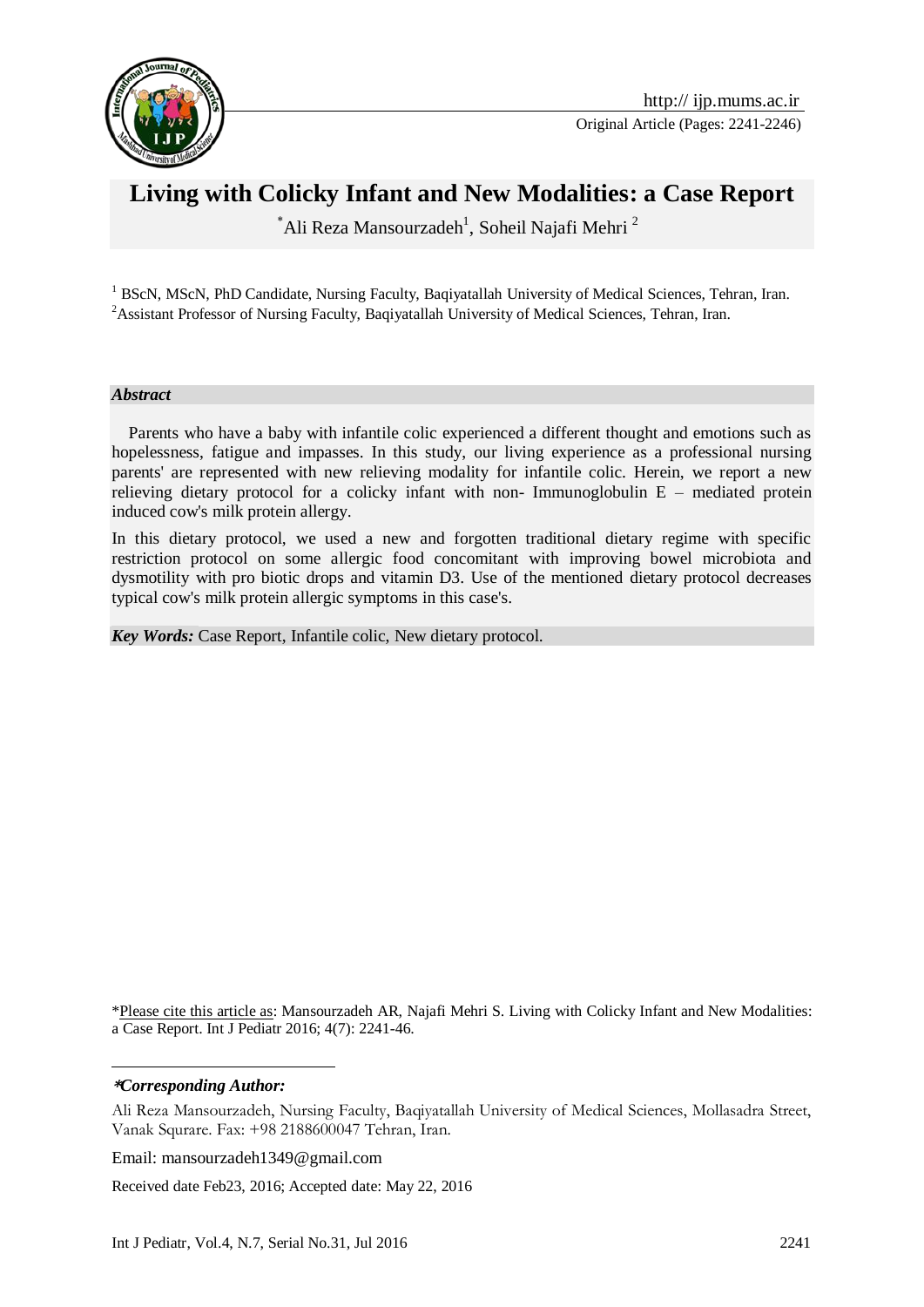### **1- INTRODUCTION**

 Infantile colic is a prevalent gastrointestinal problem in the world (1). Parents-baby psychological and emotional relationship is severely disturbed with infant colicky pain. There are a few studies about parents' of living with a baby with allergic colitis and severe colicky attacks. These studies provide better insights of colic initiation mechanisms for pediatric specialist and allied health care personnel.

Nowadays, the Wessel criterion is used for a healthy baby who is inconsolable crying more than three hours per day, more than three day per week (2). Cow's milk protein allergy is the most common infantile allergic problem and can affect a family's quality of life (3). A number of infantile gastrointestinal disorders have been attributed to immunological reactions of mother's dietary intake of cow's milk protein including: lactose intolerance and carbohydrate malabsorption. These problems increase the levels of hydrogen gas and osmotic pressures in infants' gut (4) and causes a severe colicky pain that is associated with paroxysm of inconsolable crying, flushing of the face, and excessive flatulence in infants' gastro intestinal tract(5). Incidence rates of colic pain varied between 3 and 40% depending on of diagnosis (4). The etiopathogenesis of infantile colic remains undefined and is most likely multifactorial (4). This benign and self-limiting condition is very stressful for parents and especial for colicky infants' mothers (5, 6).

## **2- MATERIALS AND METHODS**

 This study was conducted and designed to capture the living experiences of a professional nursing parents' with their colicky infant's by using a hermeneutic phenomenological method as described by Van Manen<sup>27</sup> and using it in clinical field for creating a new modality for specific type of infantile colic.

#### **2-1. Ethical consideration**

The study was carried out in accordance with Declaration of Helsinki(1) and dietary protocol assigned according safety and national health principals for mother and her infant.

## **3- CASE PRESENTATION AND NEW DIETARY MODALITY**

 We present our experience of alleviating this type of non-Immunoglobulin E – mediated cow's milk protein allergy (CMPA) in a female infant with profound White blood cells (WBCs), mucous and blood in her stool. Background variables of this infantile colic case are represented in Table 1. In this case's, we used a severe restrictive diet on dairy, soya, fish, and sea-related products, salicylate-containing and gas-producing foods for mother (7). We used herbal relieving drops such as Colic EZ after any colicky pain. Additionally, a pro biotic (Biogia) drops (8-11) have been administered on standard *Food* and Drug Administration (*FDA*) recommended daily doses' for second three months of her infant's life. After this period, we initiated standard dosage of vitamin D3 (12-14) and ferrous sulfate supplements with mixture of soft- baked rice flour (15, 16) and a teaspoon of sheep tail oil (17) in bid daily schedule concomitant with our restrictive dietary regime (**Table.2**).

With initiation of this diet, colicky pain disappeared. We also, used Dr Carp's techniques (18-20), including swaddling, shushing, swinging, stomach relaxing position and pacifier sucking for unknown allergen-induced colic attacks. According the retrospective data, in this infantile colic case's, fetal movements increase with dairy consumption in prenatal period and leather like skin with prominent rashes existed in her face and lower extremities' in postnatal period.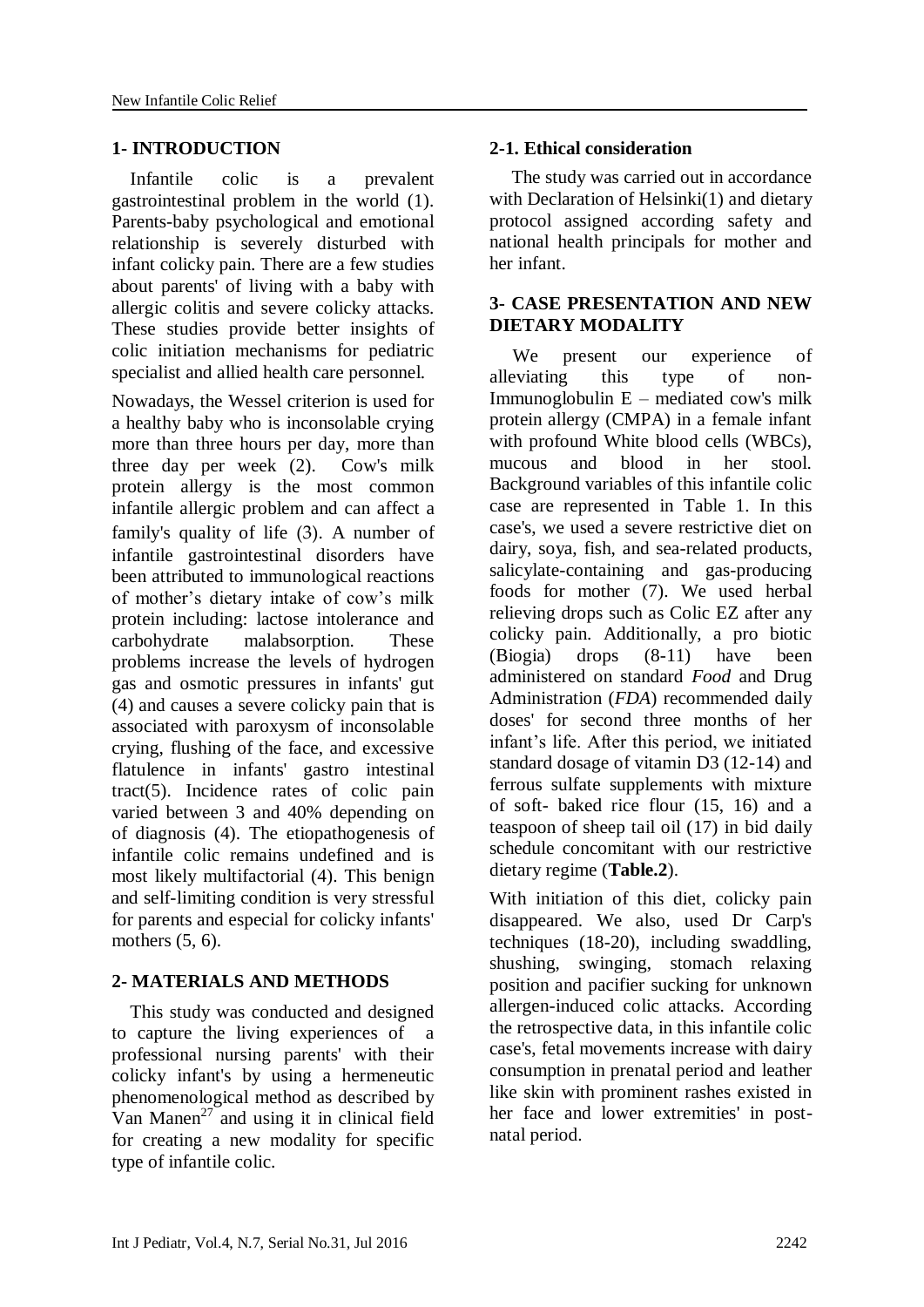| <b>Case presentation</b>                                                        | <b>Characteristics</b>                                                                                                                                                                                                                                                                                                                                                                                    |  |  |
|---------------------------------------------------------------------------------|-----------------------------------------------------------------------------------------------------------------------------------------------------------------------------------------------------------------------------------------------------------------------------------------------------------------------------------------------------------------------------------------------------------|--|--|
| Gender                                                                          | Female infant                                                                                                                                                                                                                                                                                                                                                                                             |  |  |
| birth weight (grams)                                                            | 2925                                                                                                                                                                                                                                                                                                                                                                                                      |  |  |
| parity                                                                          | 38 weeks                                                                                                                                                                                                                                                                                                                                                                                                  |  |  |
| Type of delivery                                                                | cesarean-section                                                                                                                                                                                                                                                                                                                                                                                          |  |  |
| First infant in the family                                                      | Male infant without any colic syndrome                                                                                                                                                                                                                                                                                                                                                                    |  |  |
| Colic initiation age                                                            | In 6 weeks with 4 h colicky pain, three times<br>a week with blood, mucus and profound<br>leukocytes in loose green stool                                                                                                                                                                                                                                                                                 |  |  |
| Mother smoking history                                                          | nonsmoking                                                                                                                                                                                                                                                                                                                                                                                                |  |  |
| Feeding method                                                                  | breastfeeding                                                                                                                                                                                                                                                                                                                                                                                             |  |  |
| Colic duration and intensity assessed                                           | On daily and nocturnal basis                                                                                                                                                                                                                                                                                                                                                                              |  |  |
| Colic initiation time assessed                                                  | 30 minutes and 4 h after oral intake of any<br>allergic diet by breastfeeding mother                                                                                                                                                                                                                                                                                                                      |  |  |
| Circadian time of colic attacks                                                 | 3:30 pm, 6 pm, 10:30 pm and 1 am                                                                                                                                                                                                                                                                                                                                                                          |  |  |
| most Prevalent of circadian times of colic attacks<br>in 6 weeks of infant life | $3:30$ pm and $1am$                                                                                                                                                                                                                                                                                                                                                                                       |  |  |
| Colic pain characteristics                                                      | Abrupt inconsolable crying with distinct<br>crying sound ,infant light and sound<br>hypersensitivity , flushing temporal skin side<br>of orbital cavity, severe intestinal contraction<br>in piston like manner, clenched fists, specific<br>behaviors such as drawing up legs against<br>abdomen, flatulence, GRED(reflux)<br>symptoms, projectile vomiting, failure to<br>thrive and low weight gaining |  |  |

## Table-1: Background variable of represented non-IgE infantile colic case

Duration of colic attacks in 6 weeks infant age

120-189 minutes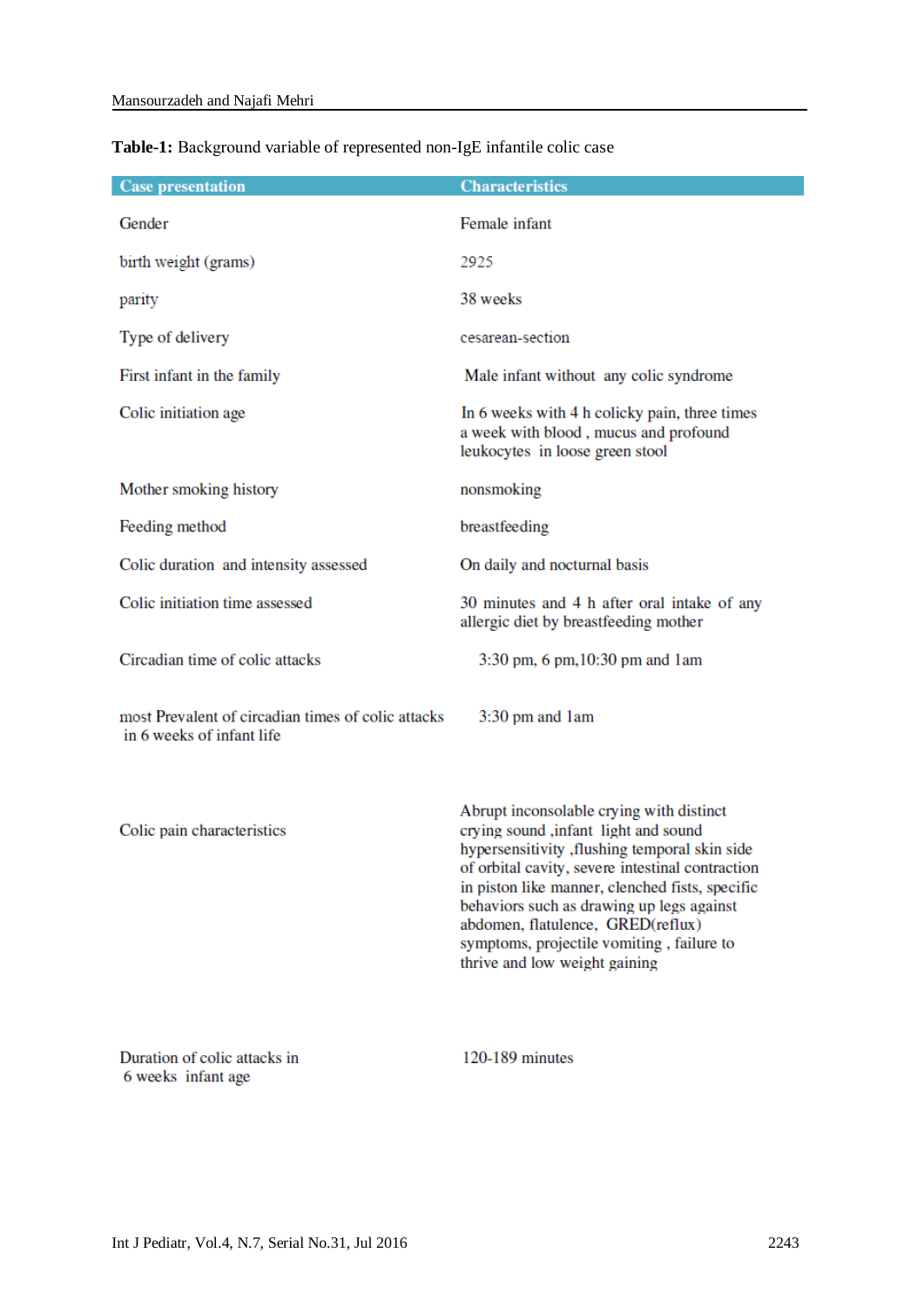**Table-2**: Amalgamation of new and traditional medicine in colic relieving dietary protocol

| <b>Dietary protocol</b>                                                                                                             | <b>Supervised</b><br>with                       | characteristics                                                                                                                                                                                                | <b>Initiation</b><br>time                                                  |
|-------------------------------------------------------------------------------------------------------------------------------------|-------------------------------------------------|----------------------------------------------------------------------------------------------------------------------------------------------------------------------------------------------------------------|----------------------------------------------------------------------------|
| A severe restrictive and<br>hypo allergic diet in a breastfeeding<br>mother with 1000 mg supplementary<br>calcium-D3 on daily basis | Supervised<br>with a<br>pediatric<br>specialist | a restrictive diet on dairy,<br>soya, fish, and sea-related<br>products, salicylate-<br>containing and gas-<br>producing foods for<br>mother                                                                   | Six weeks<br>after birth                                                   |
| Improving bowel micro biome and<br>dysmoility with pro biotic and vitamin D3<br>for infants' gut maturation                         | Supervised<br>with a<br>pediatric<br>specialist | In this case, five drops<br>containing Lactobacillus<br>reuteri (BioGia) with 400<br>unit vitamin D3 assigned<br>on daily basis                                                                                | Second<br>three<br>months of<br>infant life                                |
| Islamic and traditional diet for<br>Gut development, initiated one month<br>Later in similar infants age group                      |                                                 | Daily supplementation of 1<br>mg/kg of iron according<br>national supplementation<br>project is used with<br>mixture of soft- baked rice<br>flour and a teaspoon of<br>sheep tail oil in bid daily<br>schedule | After 7<br>months of<br>infant life                                        |
| Herbal medicine                                                                                                                     |                                                 | Use of colic EZ with<br>0/005 ml Dill oil,<br>0/0007 ml Fennel oil<br>and 40 mg Simiticone<br>in each 1 ml of drop.<br>For under twelve<br>weeks infants, 0/5 ml<br>and 1 ml for above this<br>age group       | With<br>initiation<br>$\alpha$ <sub>f</sub><br>unknown<br>colic<br>attacks |

#### **4- RESULTS**

Intake of soft rice flour with sheep tail oil diet and a proper cow dairy restriction in breastfeeding mother of our case's prominently relieved allergic colitis symptoms. Soft baked rice flour expands internal structure of infants' gut (15). In this regard, rice hydrolyzed formula is another relieving option for (CMPA) and Milk soy protein intolerance (MSPI) problems (22, 23). In this case's and after twelve months, we discontinued our

suggested baked rice flour & sheep tail oil and continue baked rice flour for three times a week, but prominent colic symptoms' were not appeared again. In this infant, some sleep restless, intestinal contraction, reddening of anal skin, flushing of infant temporal face side and mild crying reappear after reintroduced yoghurt and ice-cream and soya based biscuits, Melon (Cucumis melo L.) and apricot into the baby's diet.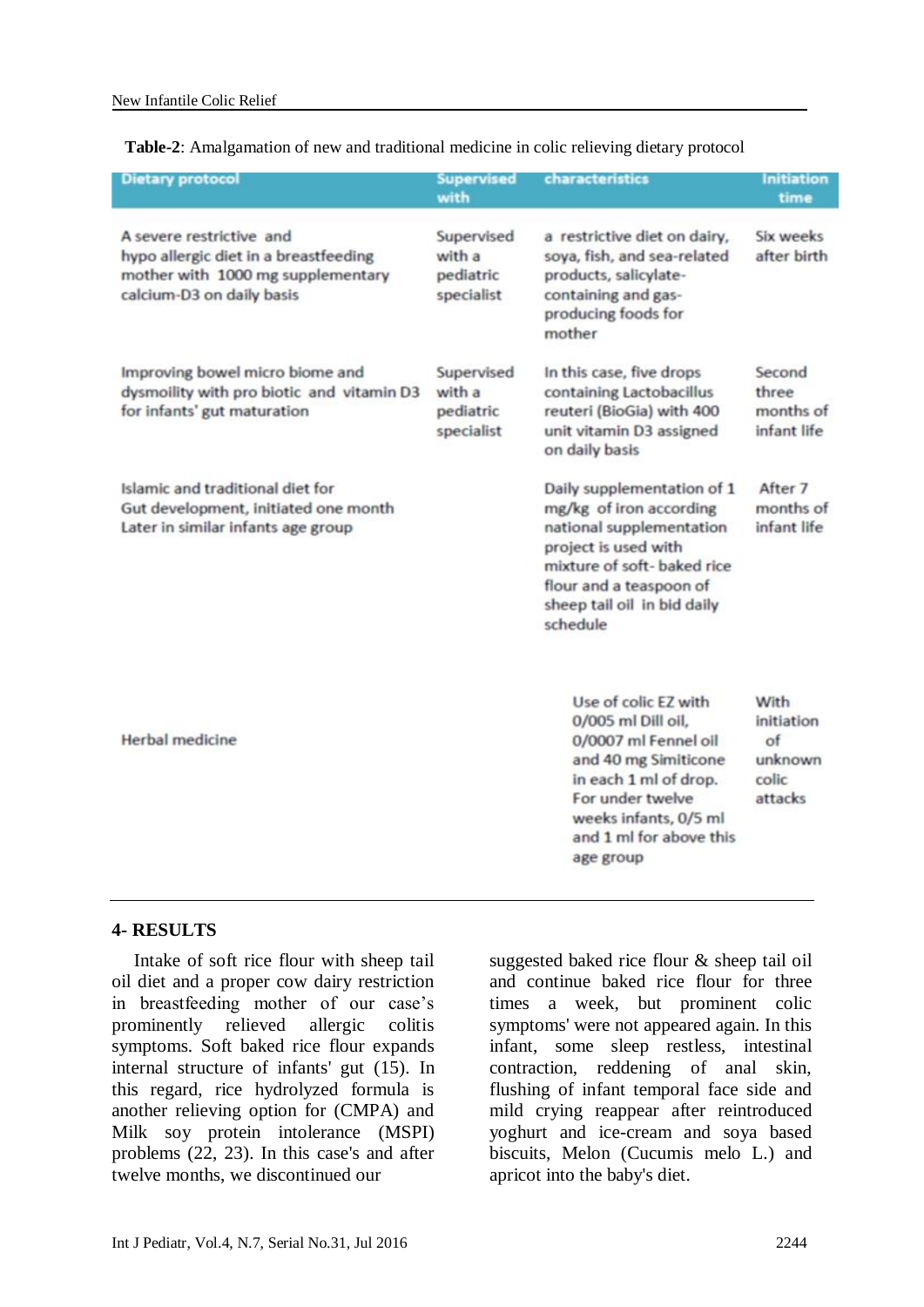### **4- DISCUSSION**

 We need to know, cow's milk protein allergy and soya protein intolerance problem is not rapidly resolved and concomitant food allergies and minor esophageal refluxes may occur with these problems in early infancy. We know, cow's milk allergy may be relieved in 36 month after birth in severe cases  $(24)$ . When unknown food allergen ingested by breast feeding mother, colicky pain appear in 30 min to 4 hours later in her infant with abrupt typical crying, flushing of superficial skin of temporal side, intestinal contraction, reddening of anal skin and feet skin eczema (24). After colic initiation; accordingly, mother was prohibited from eating these allergic or gas producing foods. Colic symptoms have not appeared until reintroducing cow dairy products and soya containing foods in fourteen month. The evidence shows about 25% of moderate to severe cases of infantile colic symptoms that improves after some days of a hypo-allergenic diet (25, 26). Our new modality insists on new restriction dietary regime with and specific Islamic and traditional dietary treatment of immature infants' gut (15). We amalgamate pro biotic and vitamin D developing effects on infant's gut with Al Sadegh medicine (16) for better gastrointestinal maturation. Rice is used as a treating diet in Islamic medicine and specifically in Al Sadegh medicine (16). Baking process of rice flour degrade ingredient rice proteins and producing a hypo-allergenic food for these infants. In our living experience with this type of colic syndrome, initiation of colic attack is mostly related to allergen that transmitted through the mother milk by dietary processes or infant unknown allergenic food eating. We mentioned, with appearance of any signs of allergic response in infant, reintroducing of any allergic food must be delayed.

#### **4-1. Limitations of the study**

Lack of ability to generalize with single case report and danger of overinterpretation with this type of study may distract reader from an insightful perception.

### **5. CONCLUSION**

 In this research, we live with our infant experiences of colicky pain. Parents of colicky infants were concerned about health of each other and their babies. They share the burden of colic pain syndrome on their family and tried various strategies to make their infant cry less. Some of these tricks like this clinical protocol may be helpful for them. For relieving from an eclipse of healthy life with knowledge based approach.

#### **6- CONFLICT OF INTEREST:** None.

## **7- REFERENCES**

1. Landgren K, Hallström I. Parents′ experience of living with a baby with infantile colic–a phenomenological hermeneutic study. Scandinavian journal of caring sciences 2011: 25(2):317-24.

2. Canivet C. Infantile colic. Risk factors in pregnancy, maternal reports and outcome at 4 years of age: Lund University; 2002.

3. Lozinsky AC, Meyer R, Anagnostou K, Dziubak R, Reeve K, Godwin H, et al. Cow's Milk Protein Allergy from Diagnosis to Management: A Very Different Journey for General Practitioners and Parents. Children 2015; 2(3):317-29.

4. Savino F, Tarasco V, Sorrenti M, Lingua C, Moja L, Gordon M, et al. Dietary modifications for infantile colic. The Cochrane Library. 2014. Available at: http://www.cochranelibrary.com.

5. Savino F, Tarasco V. New treatments for infant colic. Current opinion in pediatrics 2010; 22(6):791-7.

6. Radesky JS, Zuckerman B, Silverstein M, Rivara FP, Barr M, Taylor JA, et al. Inconsolable infant crying and maternal postpartum depressive symptoms. Pediatrics 2013; 131(6):e1857-e64.

7. Hill DJ, Roy N, Heine RG, Hosking CS, Francis DE, Brown J, et al. Effect of a low-allergen maternal diet on colic among